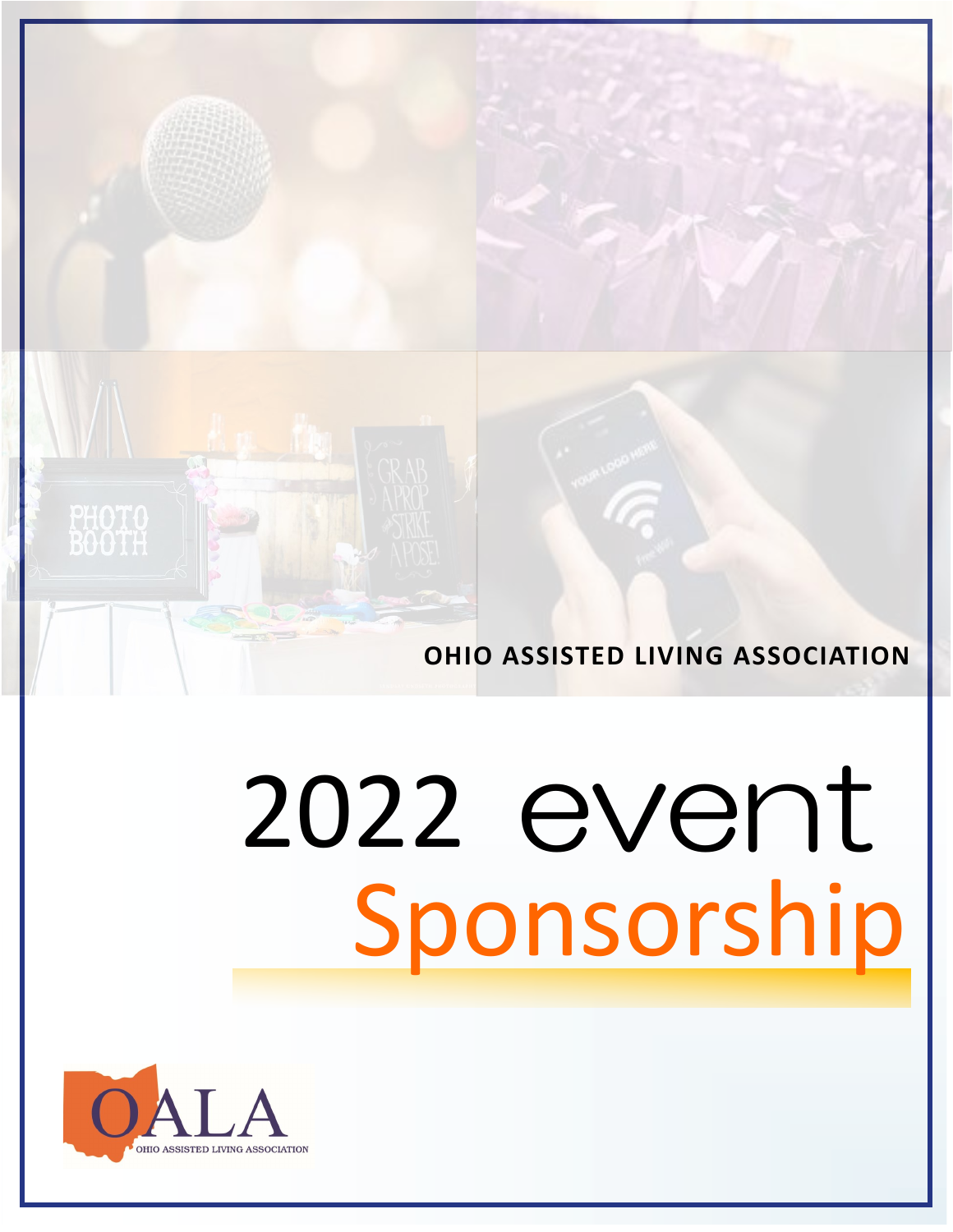

## **SPONSORSHIP OPPORTUNITIES**

Be a part of our commitment to the Assisted Living industry by sponsoring much needed financial support during Ohio Assisted Living Conferences and Educational Events.

# **2022 Fall Conference and Trade Show**

#### NOVEMBER 7th—8th Columbus, Hilton Columbus at Easton Town Center

#### KEYNOTE SPEAKER \$4000

- ◆ Introduce our keynote speaker! (script provided)
- Your company flyer distributed at the seat of each attendee
- Your company name on conference signage
- Verbal recognition at the opening general session
- We provide you with a conference attendee List
- ◆ Sponsor ribbons worn on badges
- Half-page company ad in the conference manual
- ◆ Your company logo on the conference brochure
- Your company logo on the OALA website
- Your company name on OALA email campaigns

#### COFFEE & BAGELS \$2000

- Your company sign next to morning coffee & bagels
- Your company name on conference signage
- Verbal recognition at the opening general session
- We provide you with a conference attendee List
- ◆ Sponsor ribbons worn on badges
- Half-page company ad in the conference manual
- Your company logo on the conference brochure
- Your company logo on the OALA website
- Your company name on OALA email campaigns

#### TOTE BAGS \$3000

- ◆ Your company logo on all tote bags
- Your company name on conference signage
- Verbal recognition at the opening general session
- We provide you with a conference attendee List
- ◆ Sponsor ribbons worn on badges
- Half-page company ad in the conference manual
- Your company logo on the conference brochure
- Your company logo on the OALA website
- Your company name on OALA email campaigns

#### LANYARDS & NAME BADGES \$3000

- Your company name on lanyards
- Your company name on conference signage
- Verbal recognition at the opening general session
- We provide you with a conference attendee List
- ◆ Sponsor ribbons worn on badges
- Half-page company ad in the conference manual
- Your company logo on the conference brochure
- Your company logo on the OALA website
- Your company name on OALA email campaigns

#### PHOTO BOOTH \$2500

- ◆ Your company logo & OALA logo on all photo templates
- Your company name on conference signage
- Verbal recognition at the opening general session
- We provide you with a conference attendee List
- ◆ Sponsor ribbons worn on badges
- Half-page company ad in the conference manual
- Your company logo on the conference brochure
- Your company logo on the OALA website
- Your company name on OALA email campaigns

#### WIFI \$2000

- Your company name on WIFI landing sign-in page
- Your company name on conference signage
- Verbal recognition at the opening general session
- We provide you with a conference attendee List
- ◆ Sponsor ribbons worn on badges
- ◆ Half-page company ad in the conference manual
- Your company logo on the conference brochure
- Your company logo on the OALA website
- Your company name on OALA email campaigns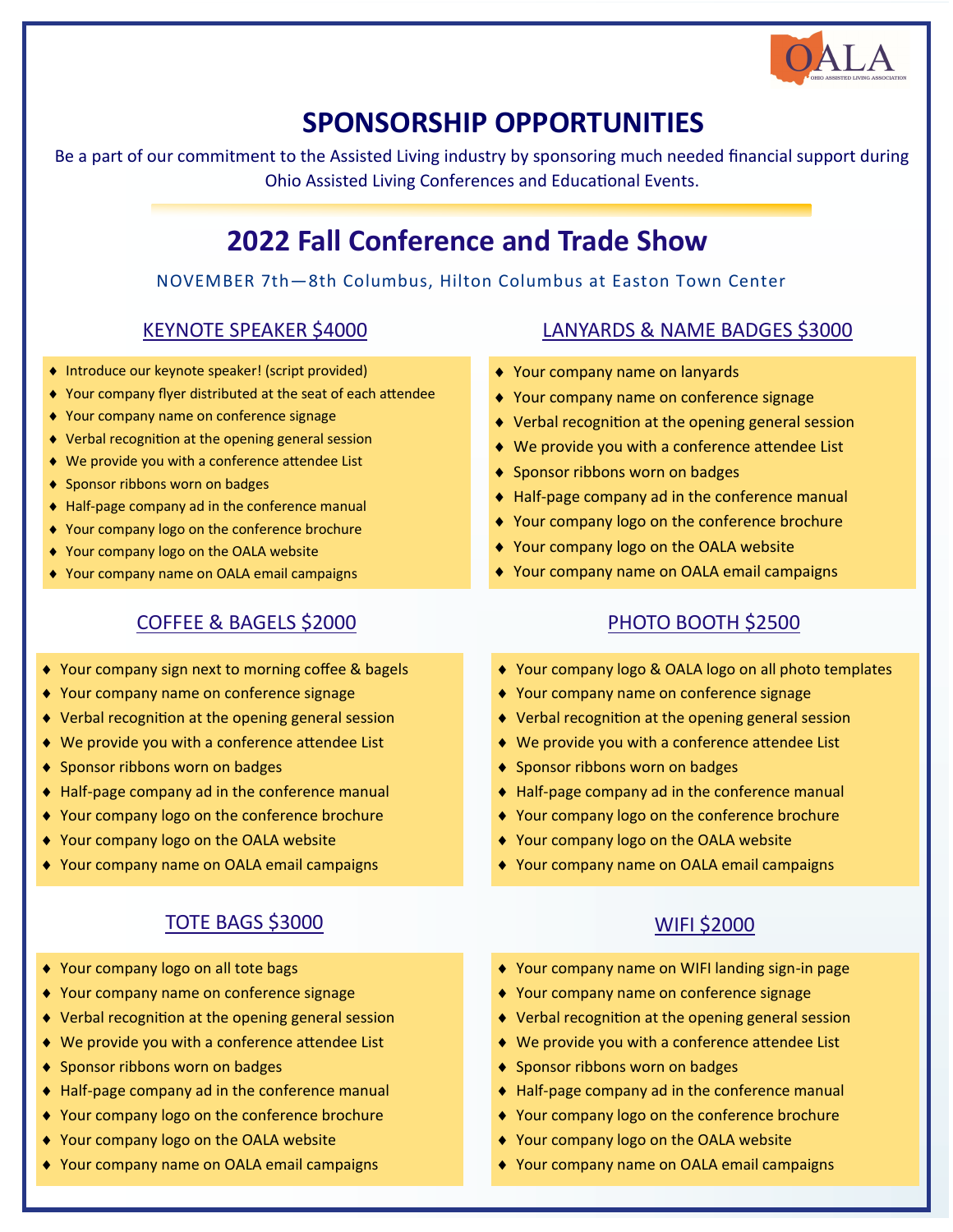

# **SPONSORSHIP OPPORTUNITIES**

Be a part of our commitment to the Assisted Living industry by sponsoring much needed financial support during Ohio Assisted Living Conferences and Educational Events.

# **2022 OALA Events**

#### RCF RULES TRAINING \$850

- ◆ Present a brief overview and presentation to webinar attendees
- ◆ Opportunity for one individual to attend the webinar
- We provide you with a webinar attendee contact list
- ◆ Your company logo on the webinar brochure
- Your company name and logo on the OALA website
- Your company logo on OALA email and social media webinar promotions

#### SPECIAL CERTIFICATIONS \$1000

- ◆ Present a brief overview and presentation to class attendees
- Opportunity for one individual to attend the certification class
	- \* Company responsible for all additional course fees
- We provide you with an attendee contact list
- Your company logo on the webinar brochure
- Your company name and logo on the OALA website
- Your company logo on OALA email and social media webinar promotions

#### LIVE WEBINARS \$850

- ◆ Present a brief overview and presentation to webinar attendees
- ◆ Opportunity for one individual to attend the webinar
- We provide you with a webinar attendee contact list
- ◆ Your company logo on the webinar brochure
- Your company name and logo on the OALA website
- Your company logo on OALA email and social media webinar promotions